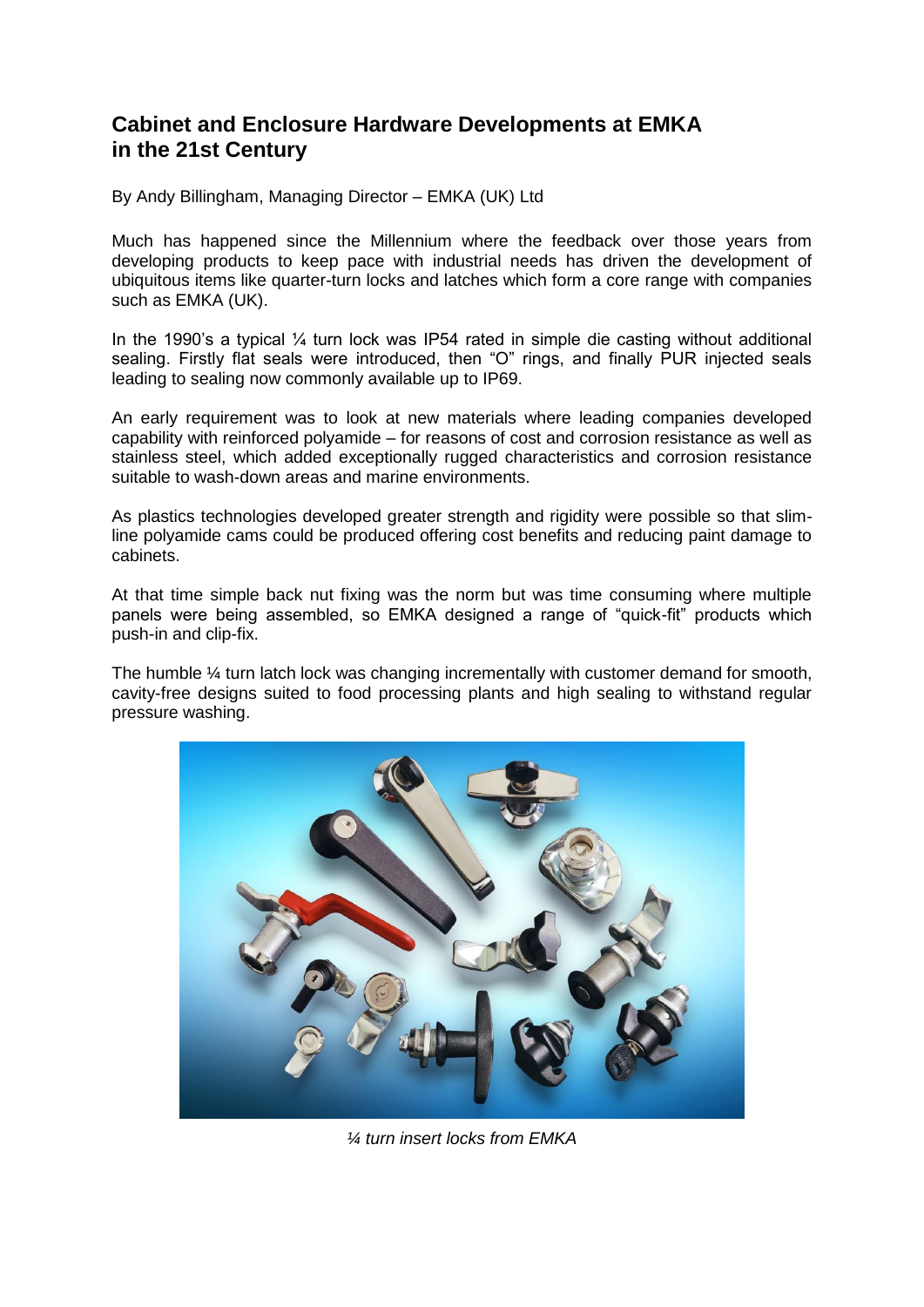At the other end of the scale outdoor environments and rail or other transport vehicles have their needs met with high speed dust cap retention and colour coded open/closed indicators.

Perhaps the biggest change in the world of ¼ turn locks and latches has been the spread of compression function products. These now offer vibration resistance to prevent nuisance door opening, as well as more complete gasket pull-down and consistently higher IP sealings.

Pre-2000 traditional L and T handles were being challenged by relatively new styles of popout swinghandles in simple die-cast zinc. These handles offered lower profiles to minimise damage and clothing hazards, while providing convenient, comfortable operation for the user.

Parallel developments took place comparable to  $\frac{1}{4}$  turn locks – it is amazing how usage has changed in those years and how products have changed to meet those needs. For similar reasons – enhanced environmental requirements, cost and user friendliness – swinghandles are now produced with "O" rings and PUR seals giving excellent sealing for all applications. Glass reinforced polyamide was introduced as the industry developed slim, strong handle designs alongside stainless steel variants in AISI 304 or 316.

These reinforced machine grade plastics proved extremely capable such that robust antivandal designs were possible in these and zinc die – often complimented by low profile escutcheons and inset handles for sealing and anti-tamper purposes.

Just resisting unauthorised access or simple damage however was not enough – in those years we have seen the flowering of the internet and the growth of big data – vulnerable to physical theft. Enter Electronic Locking – developed by EMKA to protect server cabinets and industrial electronic control systems from unauthorised access.

Simple electronically verified swinghandle based protection soon developed into networked systems which could be remotely monitored and authorised. The Agent E stand-alone wireless system was one approach for single or small numbers of cabinets.



 *EMKA BioLock*

For larger installations where building access and complete physical access control is required right down to the individual cabinet or compartment, then Biometric systems have arisen with integrated locking, electronic monitoring of access logs and cabinet environment, full reporting and control over the internet, fully encrypted giving world-wide connectivity.

Addition of the EMKA BioLock with integral fingerprint reader to the ELM program now offers a superior level of security for protection of valuable data; in compliance with PCI, SOX, SSAE 16 and HIPAA in support of EN 50600 – with unique, personal identification and traceability. The use of biometric access control gives the possibility also of an operator designating specific alarm fingers which both open the system and